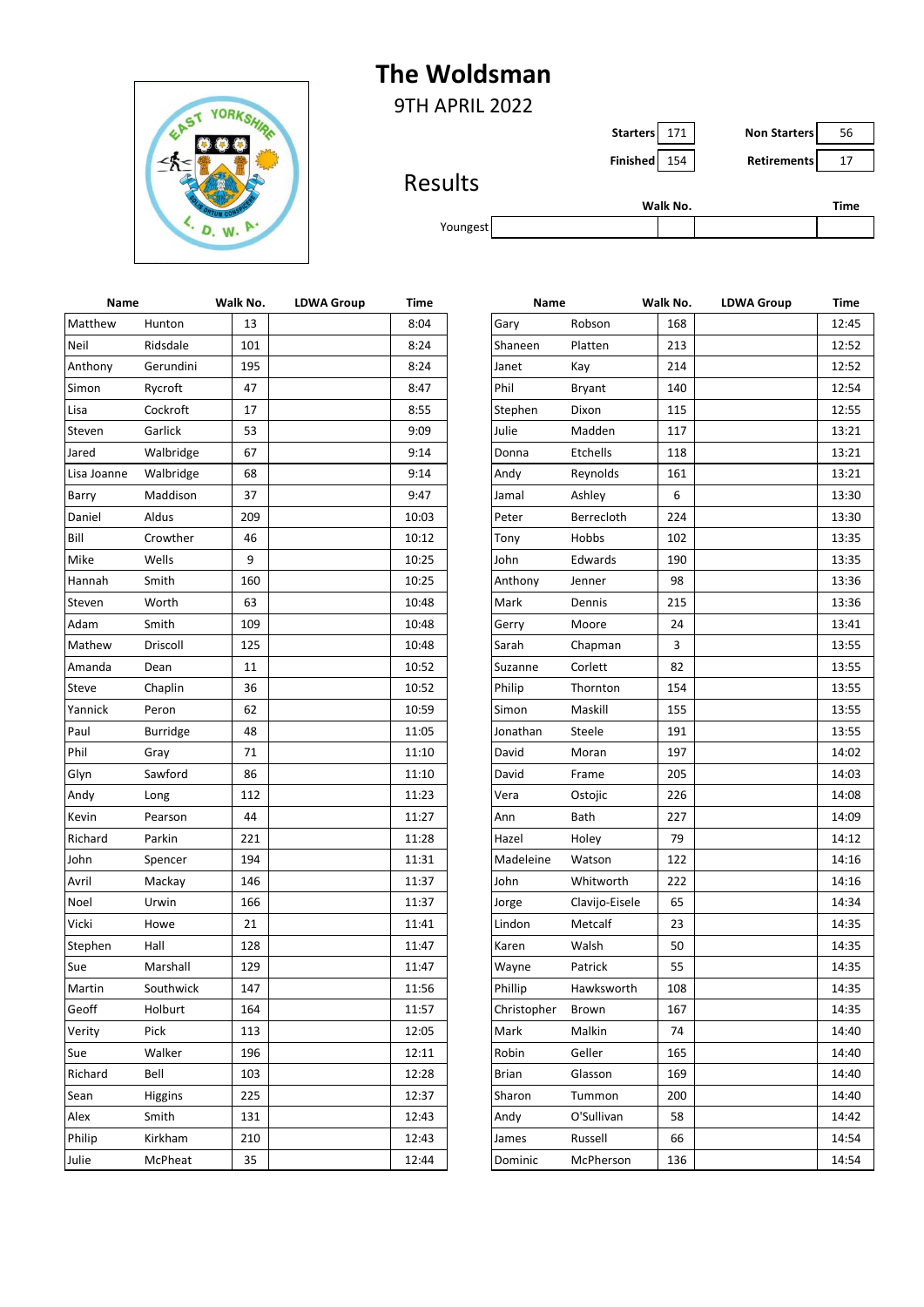| Name     |                 | Walk No.       | <b>LDWA Group</b> | Time  | Name          |                | Walk No. | <b>LDWA Group</b> | Time       |
|----------|-----------------|----------------|-------------------|-------|---------------|----------------|----------|-------------------|------------|
| Shirley  | Steele          | 192            |                   | 14:58 | Susan         | Webster        | 150      |                   | 17:38      |
| John     | Heathcoat       | 22             |                   | 15:07 | Andrew        | Durrant        | 7        |                   | 17:58      |
| Helen    | Horseman        | 133            |                   | 15:07 | Mark          | Pennington     | 127      |                   | 17:58      |
| Mandy    | Swift           | 88             |                   | 15:16 | John          | Dowson         | 70       |                   | 17:59      |
| Craig    | Dovaston        | 89             |                   | 15:16 | Adrian        | Brown          | 107      |                   | 17:59      |
| Karen    | Pickersgill     | 5              |                   | 15:17 | David         | Campbell       | 29       |                   | 18:03      |
| Abi      | MacDonald       | 95             |                   | 15:17 | Luke          | <b>Bradley</b> | 114      |                   | 18:03      |
| Julia    | Warman          | 174            |                   | 15:17 | Alan          | Nash           | 199      |                   | 18:03      |
| Ralph    | Warman          | 175            |                   | 15:17 | Fiona         | Gosling        | 153      |                   | 18:06      |
| Jane     | Parry           | 182            |                   | 15:17 | Shu           | Foster         | 177      |                   | 18:06      |
| Kevin    | Roach           | 87             |                   | 15:23 | Melvyn        | Walker         | 10       |                   | 18:16      |
| Lorna    | Gregory         | 106            |                   | 15:23 | Graham        | Jones          | 19       |                   | 18:43      |
| Mike     | <b>Burrows</b>  | 181            |                   | 15:41 | Paul          | Ashman         | 28       |                   | 18:43      |
| Mike     | Wheatley        | 151            |                   | 15:51 | Beryl-Anne    | Massey         | 137      |                   | 18:43      |
| Graham   | Ingram          | 152            |                   | 15:51 | Paul          | Nellist        | 139      |                   | 18:43      |
| Paul     | Kitson          | 104            |                   | 15:53 | Liyang        | Tang           | 141      |                   | 18:43      |
| Reg      | Tayler          | 180            |                   | 15:53 | Joanne        | Hall           | 220      |                   | 18:43      |
| William  | Barr            | 26             |                   | 15:59 | lan           | Hislop         | 34       |                   | 19:07      |
| Frederic | Perrin          | 61             |                   | 16:02 | Neil          | Mansfield      | 223      |                   | 19:07      |
| Jayne    | Cook            | 212            |                   | 16:08 | <b>Breeze</b> | Rowlands       | 187      |                   | 19:15      |
| Hilary   | Magnall         | 217            |                   | 16:08 | Caroline      | <b>Baines</b>  | 30       |                   | 19:37      |
| Michael  | Fletcher        | 119            |                   | 16:09 | Mark          | <b>Baines</b>  | 31       |                   |            |
|          |                 |                |                   |       |               |                |          |                   | 19:37      |
| Michelle | Armour          | 211            |                   | 16:09 | Anne          | Haughan        | 90       |                   | 19:37      |
| John     | Torn            | 156            |                   | 16:21 | Don           | Haughan        | 91       |                   | 19:37      |
| John     | Wilden          | 206            |                   | 16:21 | Martyn        | Hewitt         | 18       |                   | <b>DNF</b> |
| Joanne   | Armfield        | 207            |                   | 16:21 | Geoff         | Deighton       | 20       |                   | <b>DNF</b> |
| Kathryn  | Pinder          | 92             |                   | 16:36 | Lizzy         | Wise           | 49       |                   | <b>DNF</b> |
| Hugh     | Pinder          | 93             |                   | 16:36 | Rachel        | Hopton         | 59       |                   | <b>DNF</b> |
| Stephen  | Coveney         | 4              |                   | 16:42 | Andrew        | Hopton         | 60       |                   | <b>DNF</b> |
| Penny    | Darmody         | 43             |                   | 16:42 | Nick          | Hooper         | 83       |                   | <b>DNF</b> |
| Fiona    | Bennett         | 1              |                   | 16:45 | Barbara       | Stephens       | 84       |                   | <b>DNF</b> |
| John     | Dally           | 97             |                   | 16:45 | <b>Brian</b>  | Newham         | 96       |                   | <b>DNF</b> |
| Alex     | Pažuchanics     | 158            |                   | 16:45 | Jackie        | Franks         | 134      |                   | <b>DNF</b> |
| Richard  | Wolsey          | 203            |                   | 16:45 | Kevin         | Grogam         | 135      |                   | <b>DNF</b> |
| John     | <b>Phillips</b> | $\overline{2}$ |                   | 16:49 | Malcolm       | Walmsley       | 145      |                   | <b>DNF</b> |
| Janice   | Barker          | 121            |                   | 16:49 | Kimberley     | Atkinson       | 162      |                   | <b>DNF</b> |
| Adrian   | Wade            | 132            |                   | 16:49 | Don           | Newman         | 178      |                   | <b>DNF</b> |
| Glyn     | Brocklesby      | 179            |                   | 16:49 | Richard       | Hook           | 183      |                   | <b>DNF</b> |
| Chris    | Squires-Parkin  | 189            |                   | 16:49 | Kay           | Rawson         | 202      |                   | <b>DNF</b> |
| Mark     | Farrow          | 193            |                   | 16:49 | Roy           | Coltman        | 218      |                   | <b>DNF</b> |
| Susan    | Wilkinson       | 12             |                   | 17:10 | Alexandra     | Harris         | 219      |                   | <b>DNF</b> |
| Karen    | Nash            | 38             |                   | 17:10 | lan           | Hodge          | 8        |                   | $N\$       |
| Gavin    | Fuller          | 143            |                   | 17:20 | Gary          | Upstone        | 14       |                   | $N\$       |
| Peter    | Wootton         | 64             |                   | 17:23 | Keith         | Lamb           | 15       |                   | $N\$       |
| lan      | Fairweather     | 130            |                   | 17:23 | Hilary        | Farren         | 16       |                   | $N\$       |
| Roma     | Haigh           | 138            |                   | 17:25 | Ben           | Cons           | 25       |                   | $N\$       |
| Helen    | Johnson         | 41             |                   | 17:26 | Mick          | Mattison       | 27       |                   | $N\$       |
| Stephen  | Hodgkins        | 56             |                   | 17:26 | Janet         | Smith          | 32       |                   | $N\$       |
| Julia    | <b>Birtles</b>  | 75             |                   | 17:26 | Mark          | Estienne       | 33       |                   | $N\$       |
| David    | Webster         | 149            |                   | 17:38 | John          | Young          | 39       |                   | $N\$       |
|          |                 |                |                   |       |               |                |          |                   |            |

| name           |                | VVdIK IVO. | LDWA Group | пше        |
|----------------|----------------|------------|------------|------------|
| Susan          | Webster        | 150        |            | 17:38      |
| Andrew         | Durrant        | 7          |            | 17:58      |
| Mark           | Pennington     | 127        |            | 17:58      |
| John           | Dowson         | 70         |            | 17:59      |
| Adrian         | Brown          | 107        |            | 17:59      |
| David          | Campbell       | 29         |            | 18:03      |
| Luke           | <b>Bradley</b> | 114        |            | 18:03      |
| Alan           | Nash           | 199        |            | 18:03      |
| Fiona          | Gosling        | 153        |            | 18:06      |
| Shu            | Foster         | 177        |            | 18:06      |
| Melvyn         | Walker         | 10         |            | 18:16      |
| Graham         | Jones          | 19         |            | 18:43      |
| Paul           | Ashman         | 28         |            | 18:43      |
| Beryl-Anne     | Massey         | 137        |            | 18:43      |
| Paul           | <b>Nellist</b> | 139        |            | 18:43      |
| Liyang         | Tang           | 141        |            | 18:43      |
| Joanne         | Hall           | 220        |            | 18:43      |
| lan            | Hislop         | 34         |            | 19:07      |
| Neil           | Mansfield      | 223        |            | 19:07      |
| <b>Breeze</b>  | Rowlands       | 187        |            | 19:15      |
| Caroline       | <b>Baines</b>  | 30         |            | 19:37      |
| Mark           | <b>Baines</b>  | 31         |            | 19:37      |
| Anne           | Haughan        | 90         |            | 19:37      |
| Don            | Haughan        | 91         |            | 19:37      |
| Martyn         | Hewitt         | 18         |            | <b>DNF</b> |
| Geoff          | Deighton       | 20         |            | <b>DNF</b> |
| Lizzy          | Wise           | 49         |            | <b>DNF</b> |
| Rachel         | Hopton         | 59         |            | <b>DNF</b> |
| Andrew         | Hopton         | 60         |            | <b>DNF</b> |
| Nick           | Hooper         | 83         |            | <b>DNF</b> |
| <b>Barbara</b> | Stephens       | 84         |            | <b>DNF</b> |
| <b>Brian</b>   | Newham         | 96         |            | <b>DNF</b> |
| Jackie         | Franks         | 134        |            | <b>DNF</b> |
| Kevin          | Grogam         | 135        |            | <b>DNF</b> |
| Malcolm        | Walmsley       | 145        |            | <b>DNF</b> |
| Kimberley      | Atkinson       | 162        |            | <b>DNF</b> |
| Don            | Newman         | 178        |            | <b>DNF</b> |
| Richard        | Hook           | 183        |            | <b>DNF</b> |
| Kay            | Rawson         | 202        |            | <b>DNF</b> |
| Roy            | Coltman        | 218        |            | <b>DNF</b> |
| Alexandra      | Harris         | 219        |            | <b>DNF</b> |
| lan            | Hodge          | 8          |            | $N\$       |
| Gary           | Upstone        | 14         |            | $N\$       |
| Keith          | Lamb           | 15         |            | $N\$       |
| Hilary         | Farren         | 16         |            | $N\$       |
| Ben            | Cons           | 25         |            | $N\$       |
| Mick           | Mattison       | 27         |            | $N\$       |
| Janet          | Smith          | 32         |            | $N\$       |
| Mark           | Estienne       | 33         |            | $N\$       |
| John           | Young          | 39         |            | $N\$       |
|                |                |            |            |            |

**Name Walk No. LDWA Group Time Name Walk No. LDWA Group Time**